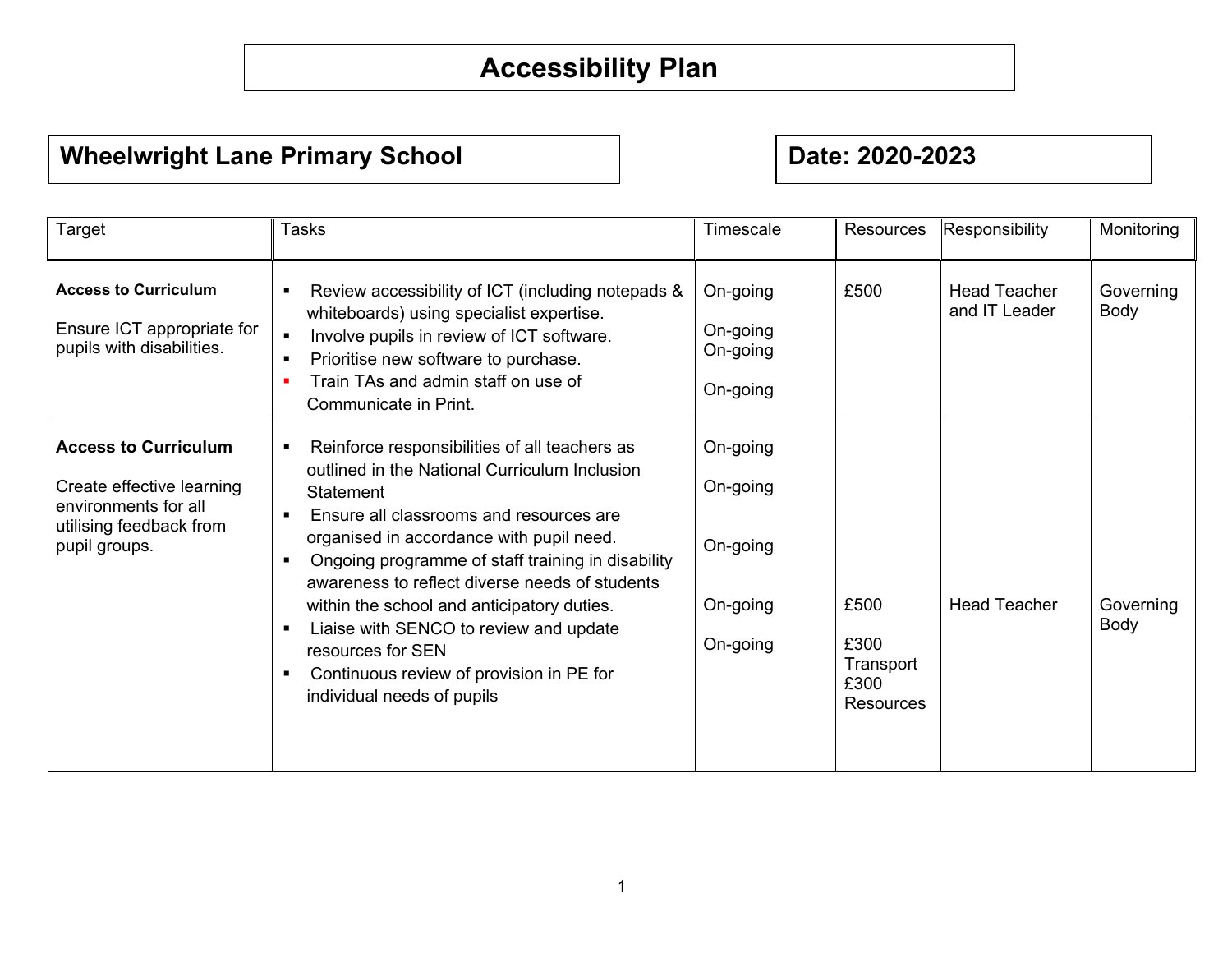| Access to wider curriculum<br>Increase participation in<br>school activities.                                         | Audit participation in extra-curricular activities<br>and identify any barriers.<br>Ensure school activities are accessible to all<br>students.<br>Liaise with Exhall Grange with usage of sensory<br>rooms<br>Investigate opportunities for specific SEN<br>п<br>Sporting activities. NB Leisure Trust focused SEN<br>sport<br>Monitor use of playground markings/jungle<br>climber and traversing wall                                                                                                                                                                                                                      | On-going<br>On-going<br>On-going<br>On-going<br>On-going                                     | £0         | <b>Head Teacher</b>                                      | Governing<br>Body |
|-----------------------------------------------------------------------------------------------------------------------|-------------------------------------------------------------------------------------------------------------------------------------------------------------------------------------------------------------------------------------------------------------------------------------------------------------------------------------------------------------------------------------------------------------------------------------------------------------------------------------------------------------------------------------------------------------------------------------------------------------------------------|----------------------------------------------------------------------------------------------|------------|----------------------------------------------------------|-------------------|
| <b>Impact Analysis</b><br>Ensure all policies consider<br>the implications of<br><b>Disability Access.</b>            | Analyse impact of Behaviour Code, School<br>Rules, Anti-Bullying Policy, Educational Visits,<br>Homework, Health Provision in relation to pupils<br>with disabilities. Involve School Council in all<br>reviews.<br>Consult pupils and staff on any proposed<br>changes.<br>Introduce new policies                                                                                                                                                                                                                                                                                                                            | Termly review<br>On-going<br>On-going                                                        | £0         | <b>Head Teacher</b><br>and Deputy Head<br>Teacher        | Governing<br>Body |
| <b>Premises</b><br>Increase site access to<br>meet diverse needs of<br>pupils, staff, parents and<br>community users. | Review personal evacuation plans.<br>п<br>Audit check of signage of evacuation procedures,<br>п<br>internet safety, fire drill etc<br>Review fire drills with Exhall Grange pupils<br>$\blacksquare$<br>Access improvement to Main Office - ramp and<br>п<br>handrail (new school entrance)<br>Check the fire alarm audibility levels at fire drills<br>п<br>Review accessibility of all rooms<br>п<br>Monitor clear gangways and tidy<br>classrooms/premises<br>Changing facilities available in Nursery and<br>disabled toilets located in Nursery and the main<br>School<br>Ensure Ramp access to the school via staff car | Annual review<br>and ad-hoc<br>personal<br>reviews<br>2023<br>Ongoing<br>On-going<br>Ongoing | £tba<br>£0 | <b>Head Teacher</b><br>and Governors<br><b>Resources</b> | Governing<br>Body |